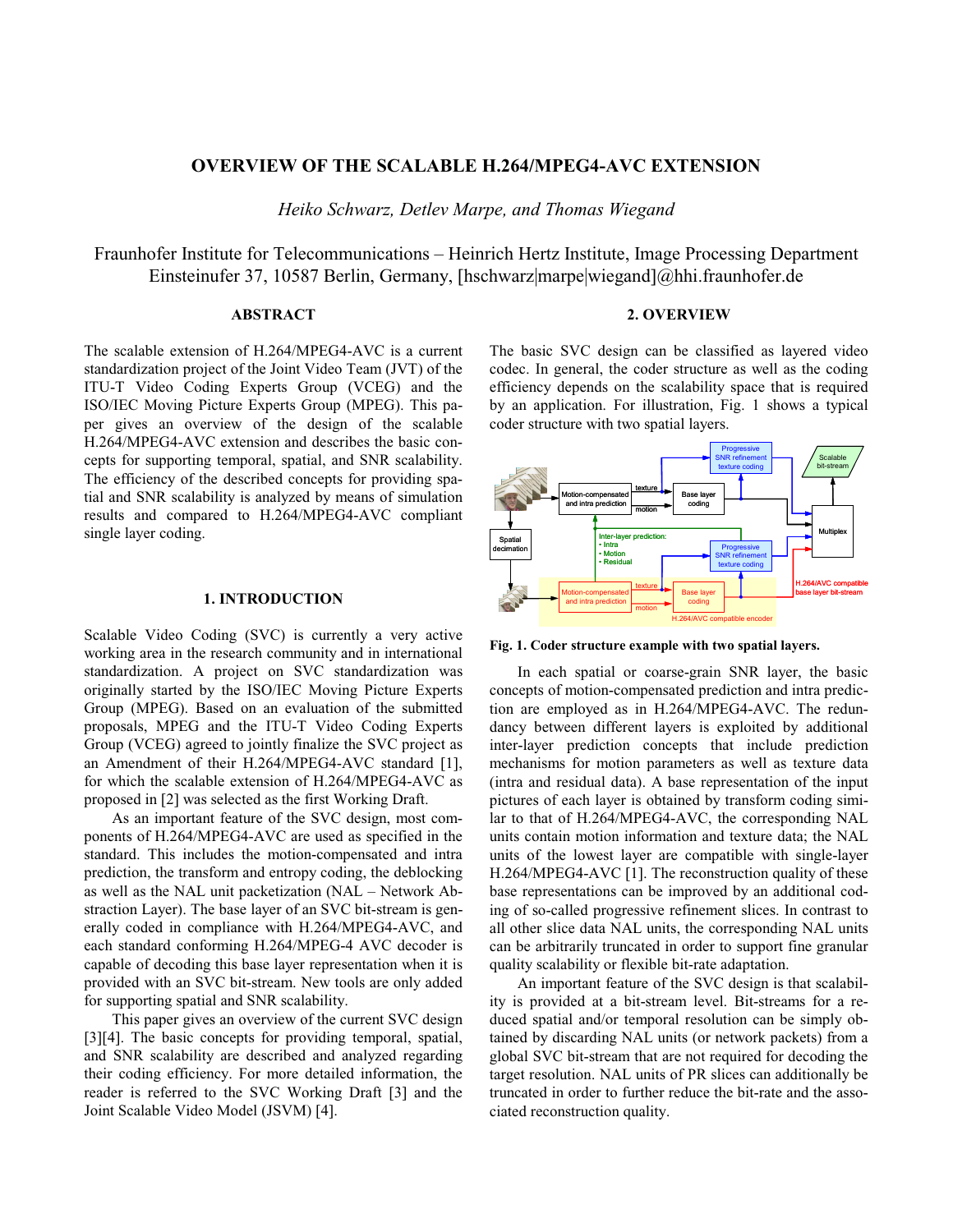# **3. TEMPORAL SCALABILITY AND HIERARCHICAL CODING STRUCTURES**

In contrast to older video coding standards as MPEG-2/4, the coding and display order of pictures is completely decoupled in H.264/MPEG4-AVC. Any picture can be marked as reference picture and used for motion-compensated prediction of following pictures independent of the corresponding slice coding types. These features allow the coding of picture sequences with arbitrary temporal dependencies.



**Fig. 2. Hierarchical prediction structure with 4 dyadic levels.**

Temporal scalable bit-streams can be generated by using hierarchical prediction structures as illustrated in Fig. 2 without any changes to H.264/MPEG4-AVC. So-called key pictures are coded in regular intervals by using only previous key pictures as references. The pictures between two key pictures are hierarchically predicted as shown in Fig. 2. It is obvious that the sequence of key pictures represents the coarsest supported temporal resolution, which can be refined by adding pictures of following temporal prediction levels.

In addition to enabling temporal scalability, the hierarchical prediction structures also provide an improved coding efficiency compared to classical IBBP coding on the cost of an increased encoding-decoding delay [5]. Furthermore, the efficiency of the tools for supporting spatial and SNR scalability is improved as it will be proven in the following sections. It should also be noted that the delay of hierarchical prediction structures can be controlled by restricting the motion-compensated prediction from pictures of the future.

#### **4. SPATIAL SCALABILITY**

Spatial scalability is achieved by an oversampled pyramid approach. The pictures of different spatial layers are independently coded with layer specific motion parameters as illustrated in Fig. 1. However, in order to improve the coding efficiency of the enhancement layers in comparison to simulcast, additional inter-layer prediction mechanisms have been introduced. These prediction mechanisms have been made switchable, so that an encoder can freely choose which base layer information should be exploited for an efficient enhancement layer coding. Since the incorporated inter-layer prediction concepts include techniques for motion parameter and residual prediction, the temporal prediction structures of the spatial layers should be temporally aligned for an efficient use of the inter-layer prediction. It should be noted that all NAL units for a time instant form an access unit and thus have to be follow each other inside an SVC bit-stream.

### **4.1. Inter-layer prediction techniques**

The following three inter-layer prediction techniques are included in the SVC design. In the following, only the original concepts based on simple dyadic spatial scalability are described. For an extension to arbitrary resolution ratios the reader is referred to [3][4][6].

#### *4.1.1. Inter-layer motion prediction*

In order to employ base layer motion data for spatial enhancement layer coding, additional macroblock modes have been introduced in spatial enhancement layers. The macroblock partitioning is obtained by upsampling the partitioning of the co-located 8x8 block in the lower resolution layer. The reference picture indices are copied from the co-located base layer blocks, and the associated motion vectors are scaled by a factor of 2. These scaled motion vectors are either used unmodified or refined by an additional quartersample motion vector refinement. Additionally, a scaled motion vector of the lower resolution can be used as motion vector predictor for the conventional macroblock modes.

### *4.1.2. Inter-layer residual prediction*

The usage of inter-layer residual prediction is signaled by a flag that is transmitted for all inter-coded macroblocks. When this flag is true, the base layer signal of the co-located block is block-wise upsampled and used as prediction for the residual signal of the current macroblock, so that only the corresponding difference signal is coded.

### *4.1.3. Inter-layer intra prediction*

Furthermore, an additional intra macroblock mode is introduced, in which the prediction signal is generated by upsampling the co-located reconstruction signal of the lower layer. For this prediction it is generally required that the lower layer is completely decoded including the computationally complex operations of motion-compensated prediction and deblocking. However, as shown in [7] this problem can be circumvented when the inter-layer intra prediction is restricted to those parts of the lower layer picture that are intra-coded. With this restriction, each supported target layer can be decoded with a single motion compensation loop.

### **4.2. Performance evaluation**

The performance of the spatial scalability tools has been evaluated in comparison to simulcast and single-layer coding. The base layer was coded at a fixed bit-rate, for the encoding of the spatial enhancement layers, the bit-rate as well as the amount of enabled inter-layer prediction mechanisms was varied. All encoders have been rate-distortion optimized following [8]. The intra period was set to 32 pictures; simulations have been carried out for a GOP size of 16 pictures as well as for IPPP coding. In Fig. 3, the results for the sequence "Soccer" with a CIF and a 4CIF layer are shown.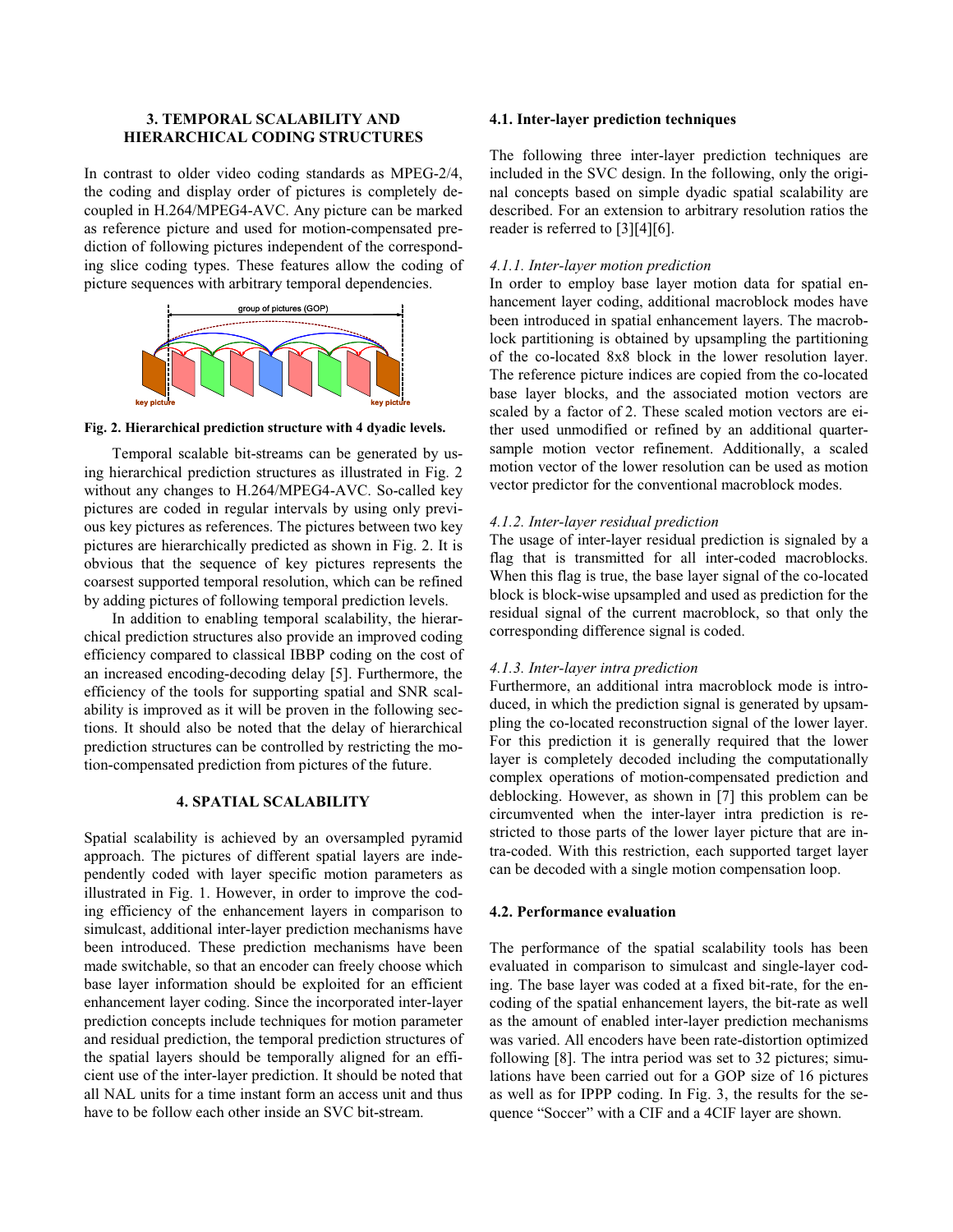

**Fig. 3. Performance of inter-layer prediction mechanisms.** 

The grey and the black curve represent single-layer coding and simulcast, respectively. For the blue, green, and red curve, the inter-layer intra, motion, and residual prediction have been successively enabled. For all these curves, the inter-layer prediction was restricted in a way that allows single-loop decoding. The efficiency of spatial scalable coding that requires multiple-loop decoding is represented by the brown curve. By comparing both diagrams of Fig. 3 it can be seen that the efficiency of the inter-layer prediction is improved by using hierarchical prediction structures.

#### **5. SNR SCALABILITY**

For SNR scalability, coarse-grain scalability (CGS) and finegrain scalability (FGS) are distinguished.

### **5.1. Coarse-grain SNR scalability**

Coarse-grain SNR scalable coding is achieved using the concepts for spatial scalability. The only difference is that for CGS the upsampling operations of the inter-layer prediction mechanisms are omitted. Note that the restricted interlayer prediction that enables single-loop decoding is even more important for CGS than for spatial scalable coding.

#### **5.2. Fine-grain SNR scalability**

In order to support fine-granular SNR scalability, so-called progressive refinement (PR) slices have been introduced. Each PR slice represents a refinement of the residual signal that corresponds to a bisection of the quantization step size (QP increase of 6). These signals are represented in a way that only a single inverse transform has to be performed for each transform block at the decoder side. The ordering of transform coefficient levels in PR slices allows the corresponding PR NAL units to be truncated at any arbitrary byte-aligned point, so that the quality of the SNR base layer can be refined in a fine-granular way.



**Fig. 4. Motion-compensated prediction with FGS.**

The main reason for the low performance of the FGS in MPEG-4 is that the motion-compensated prediction (MCP) is always done in the SNR base layer. In the SVC design, the highest quality reference available is employed for the MCP of temporal refinement pictures as depicted in Fig. 4. Note that this difference significantly improves the coding efficiency without increasing the complexity when hierarchical prediction structures are used. The MCP for key pictures is done by only using the base layer representation of the reference pictures. Thus, the key pictures serve as resynchronization points, and the drift between encoder and decoder reconstruction is efficiently limited.

In order to improve the FGS coding efficiency, especially for low-delay IPPP coding, leaky prediction concepts for the motion-compensated prediction of key pictures have been additionally incorporated in the SVC design [3][4][9]. In [10], a method for further improving the FGS coding efficiency by allowing the coding of motion parameter refinements as part of the PR slices has been proposed.



**Fig. 5. Performance of SNR scalable coding strategies.**